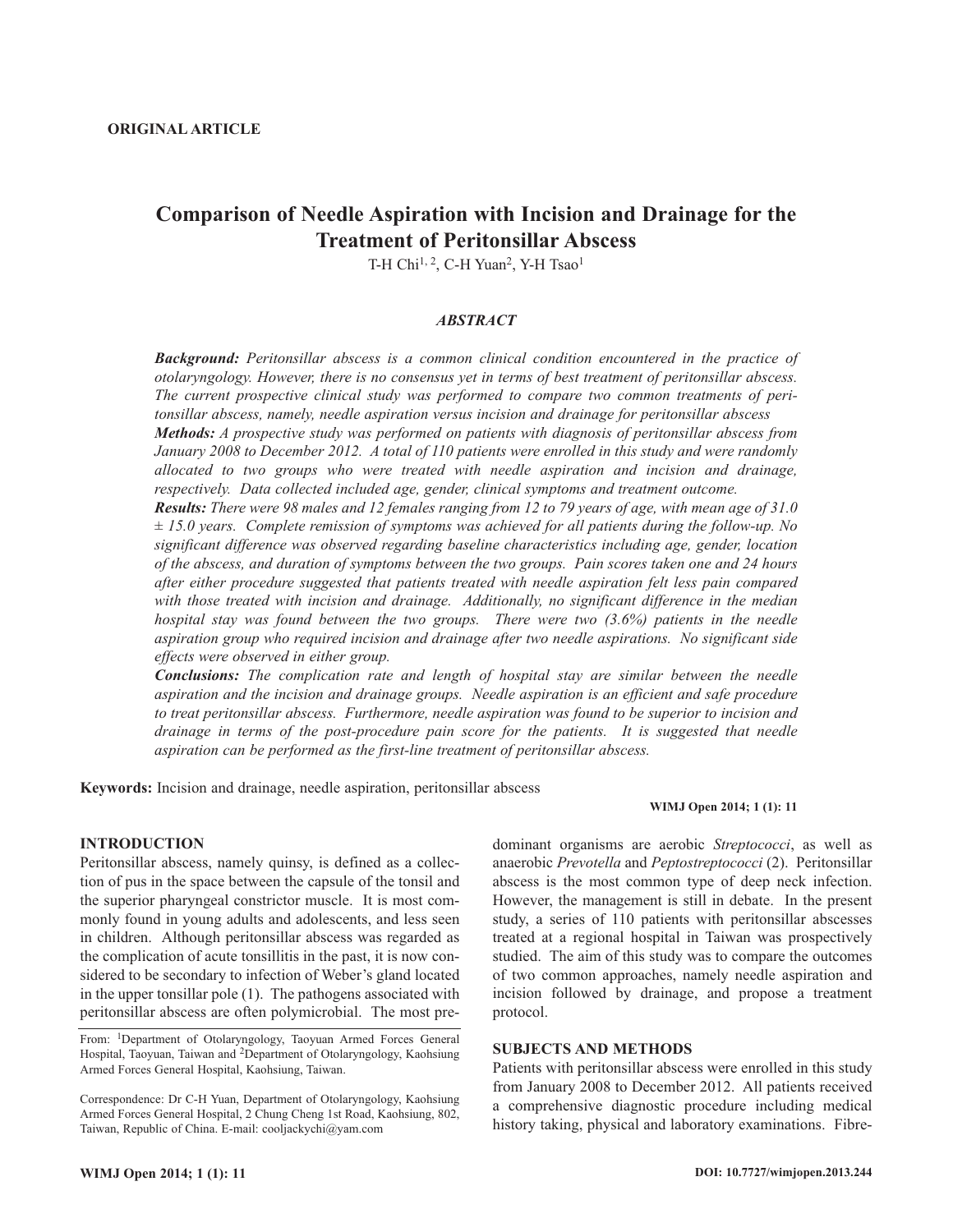optic endoscopy was performed to exclude other lesions. Patients were randomly divided into two groups with group A ( $n = 55$ ) treated with needle aspiration, whereas group B ( $n$ ) = 55) was treated with incision and drainage.

In group A, needle aspiration was performed using one 10 ml syringe with a 22-gauge needle at the site of maximum bulge above the upper pole of the tonsil under local anaesthesia with 10% lidocaine (Xylocaine) spray. For group B, one incision was made about 1 to 2 cm at the site between the base of the uvula and upper third molar tooth under local anaesthesia with submucous infiltration of 2% lidocaine (Xylocaine). Following either procedure, all patients were prescribed intravenous fluid hydration and empiric parenteral antibiotics of amoxicillin/clavulanate. The pus samples from all patients were sent for culture.

Intensity of pain following either procedure was assessed using a visual analogue scale (VAS) with a 100-mm line from zero, as no pain, to 10, as the worst pain. The score of pain intensity was acquired at one, 24 and 48 hours after the procedure.

The factors included for analysis were age, gender, clinical symptoms and treatment outcome. Continuous variables were summarized as means  $\pm$  standard deviation and were analysed with the Student's *t-*test. Categorical variables were summarized as percentages and were analysed using the Chi-square test. A  $p$  value  $\leq 0.05$  was considered to be statistically significant. All statistical analyses were performed using SPSS version 17.0 for Windows (SPSS, Inc., Chicago, Illinois).

#### **RESULTS**

There were 110 patients with peritonsillar abscess enrolled in this study, comprising 98 males (89.1%) and 12 females (10.9%) with a male:female ratio of 8.2:1. The mean age was  $31.0 \pm 15.0$  years, with a range of 12 to 79 years. About 80% (88/110) of the patients were younger than 40 years old. All patients complained of sore throat and had unilateral peritonsillar abscesses, including 52.7% (58/110) with the lesions on the right side and 47.3% (52/110) on the left. Other symptoms included odynophagia ( $n = 101$ ; 91.8%), dysphagia (n = 60; 54.5%), uvula deviation (n = 45; 40.9%), trismus ( $n = 37$ ; 33.6%) and fever ( $n = 36$ ; 32.7%). The mean duration of symptoms prior to admission was  $4.7 \pm 2.8$  days (range 1–14 days) for the needle aspiration group and  $4.3 \pm$ 2.5 days (range 1–14 days) for the incision and drainage group. No statistical difference was found regarding baseline characteristics including age, gender, affected side and duration of symptoms between groups A and B (Table 1).

The post-procedure pain intensity scores taken at one and 24 hours were significantly lower in group A compared to group B ( $p < 0.05$ ). However, no significant differences were found with the scores taken at 48 hours after the procedures (Table 2). In group A, 49 patients (89.1%) were cured with a single needle aspiration, and four patients (7.3%) needed an additional needle aspiration. Two patients

Table 1: Baseline characteristics of the patients with peritonsillar abscess

| <b>Characteristics</b>     | Group A (needle aspiration)<br>$n = 55$ | Group B (incision and drainage)<br>$n = 55$ | <i>p</i> -value      |
|----------------------------|-----------------------------------------|---------------------------------------------|----------------------|
| Gender                     |                                         |                                             | $0.541$ <sup>a</sup> |
| Male                       | 48 (87.3%)                              | 50 (90.9%)                                  |                      |
| Female                     | 7(12.7%)                                | $5(9.1\%)$                                  |                      |
| Age in years               | $30.0 \pm 14.5$                         | $32.1 \pm 15.5$                             | 0.470 <sup>b</sup>   |
| Affected side              |                                         |                                             | 0.251 <sup>a</sup>   |
| Right                      | 32                                      | 26                                          |                      |
| Left                       | 23                                      | 29                                          |                      |
| Duration of symptoms prior |                                         |                                             |                      |
| to admission in days       | $4.7 \pm 2.8$                           | $4.3 \pm 2.5$                               | 0.479 <sup>b</sup>   |

aChi-square test , bStudent's *t-*test

Table 2 Treatment outcome of the patients with peritonsillar abscess

| <b>Parameters</b>           | Group A (needle aspiration)<br>$n = 55$ | <b>Group B</b> (incision<br>and drainage) $n = 55$ | p-value <sup>a</sup> |
|-----------------------------|-----------------------------------------|----------------------------------------------------|----------------------|
| Pain intensity, hours after |                                         |                                                    |                      |
| procedure                   |                                         |                                                    |                      |
|                             | $4.5 \pm 0.8$                           | $5.3 \pm 1.1$                                      | $0.000*$             |
| 24                          | $2.9 \pm 0.8$                           | $3.9 \pm 0.9$                                      | $0.000*$             |
| 48                          | $1.9 \pm 0.6$                           | $2.1 \pm 0.7$                                      | 0.322                |
| Hospital stay in days       | $4.4 \pm 1.7$                           | $4.6 \pm 1.6$                                      | 0.488                |

aStudent's *t-*test, \**p* < 0.05